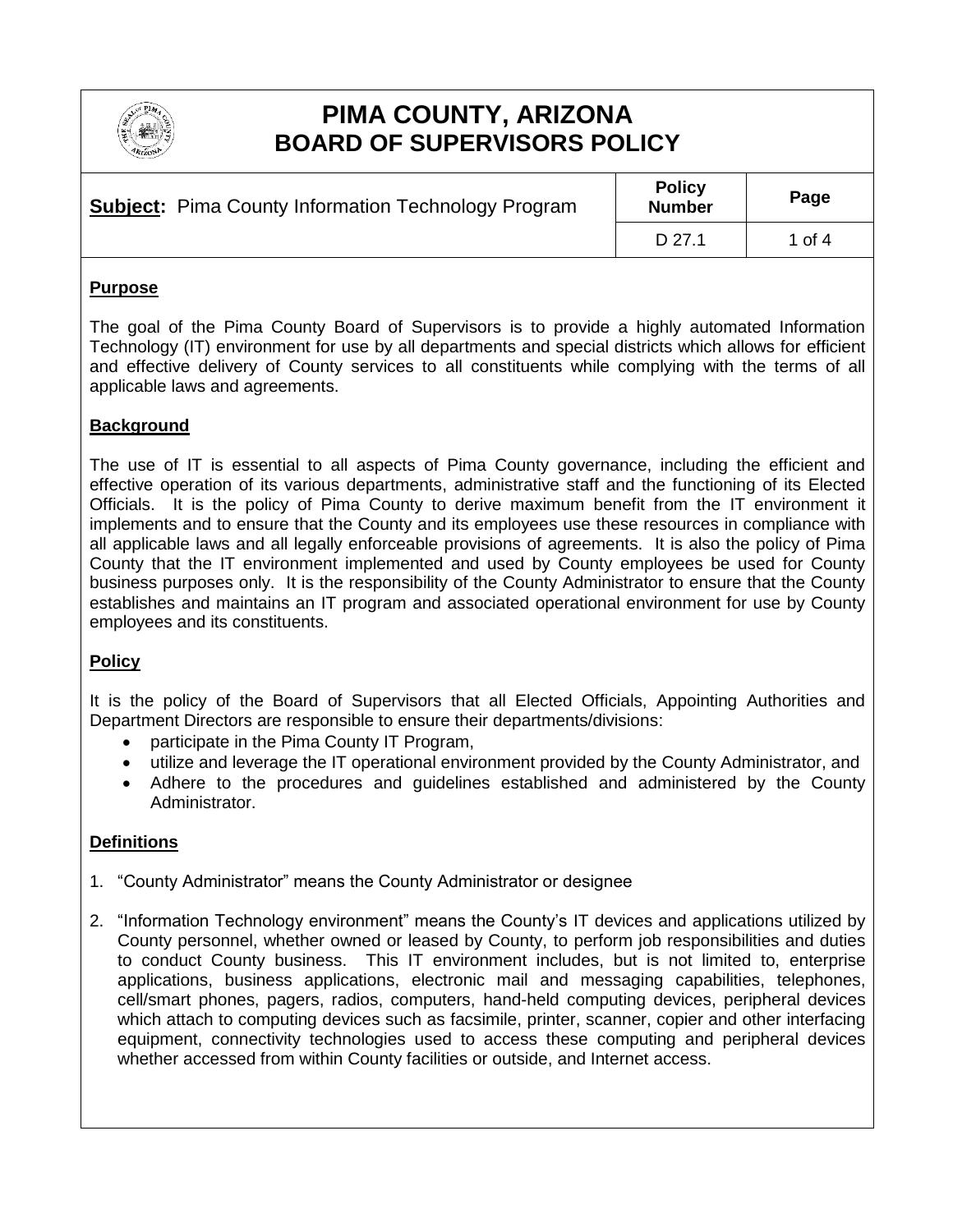| <b>Subject: Pima County Information Technology Program</b> | <b>Policy</b><br><b>Number</b> | Page   |
|------------------------------------------------------------|--------------------------------|--------|
|                                                            | D 27.1                         | 2 of 4 |

- 3. "Information Technology resources" means the County's network and infrastructure components (connectivity), computing and peripherally-attached devices, and voice/data communications systems. Through these components, devices, and systems, all County personnel access enterprise and business applications within and through the IT environment, and access the ability to create, manipulate, store/archive, move/transport, copy, and print content. Additionally, control facilities such as security badge systems are considered part of IT resources, given their impact and reliance on other IT resources.
- 4. "Enterprise applications" means computer software and/or hardware that have been internally developed or purchased to monitor, configure, balance utilization of, maximize performance of, and/or secure from intrusion, operational interference, or destruction, one or more IT resources.
- 5. "Business applications" means computer software that has been internally developed or purchased/configured to automate and/or control (e.g. SCADA) specific County, departmental or division business processes.
- 6. "Information Technology Program" is comprised of all of the components of the IT Environment, IT Resources, Enterprise Applications, and Business Applications and the content therein.

## **Requirements**

- 1. Pima County owns and/or operates the Pima County IT Program, and the content produced and contained within the environment.
- 2. The County Administrator shall be responsible for specifications of the IT Program, whether the components of which are purchased or leased, which are utilized in the IT Program of Pima County to facilitate consistency of operation of similar resource-types deployed in the IT Program.
- 3. All County IT Program components remain under the control, custody, and supervision of the County. All content accessed, created, manipulated, stored/archived, moved/transported, scanned, and printed remains the property of the County and is subject to monitoring, auditing, and review. The County reserves the right to monitor, audit, and review content at any time and without notice at the County's discretion. Employees have no expectation of privacy in their use of the County IT Program, either from internal monitoring, auditing, reviewing, or from public disclosure.
- 4. All County IT Program components are provided to support the performance of job duties. Therefore, the IT Program is to be used for business-related purposes. Incidental personal use is permitted provided that the incidental personal use conforms to applicable County policy, and such use does not interfere with the IT Program, or an employee's job duties and performance. Incidental personal use of the IT environment or any resources shall be reimbursed to the County as practical as possible.
- 5. Access into the IT Program will be protected by the use of authentication credentials. These credentials will be used in order to make a resource function in the IT environment by verifying authorized use of a resource by County personnel. These credentials must not be shared, converted, or transferred to anyone other than to whom the authentication credentials were issued.
- 6. The IT Program should not be subjected to, or even appear to be subjected to inappropriate usage. Unacceptable uses of the IT Program include, but are not limited to: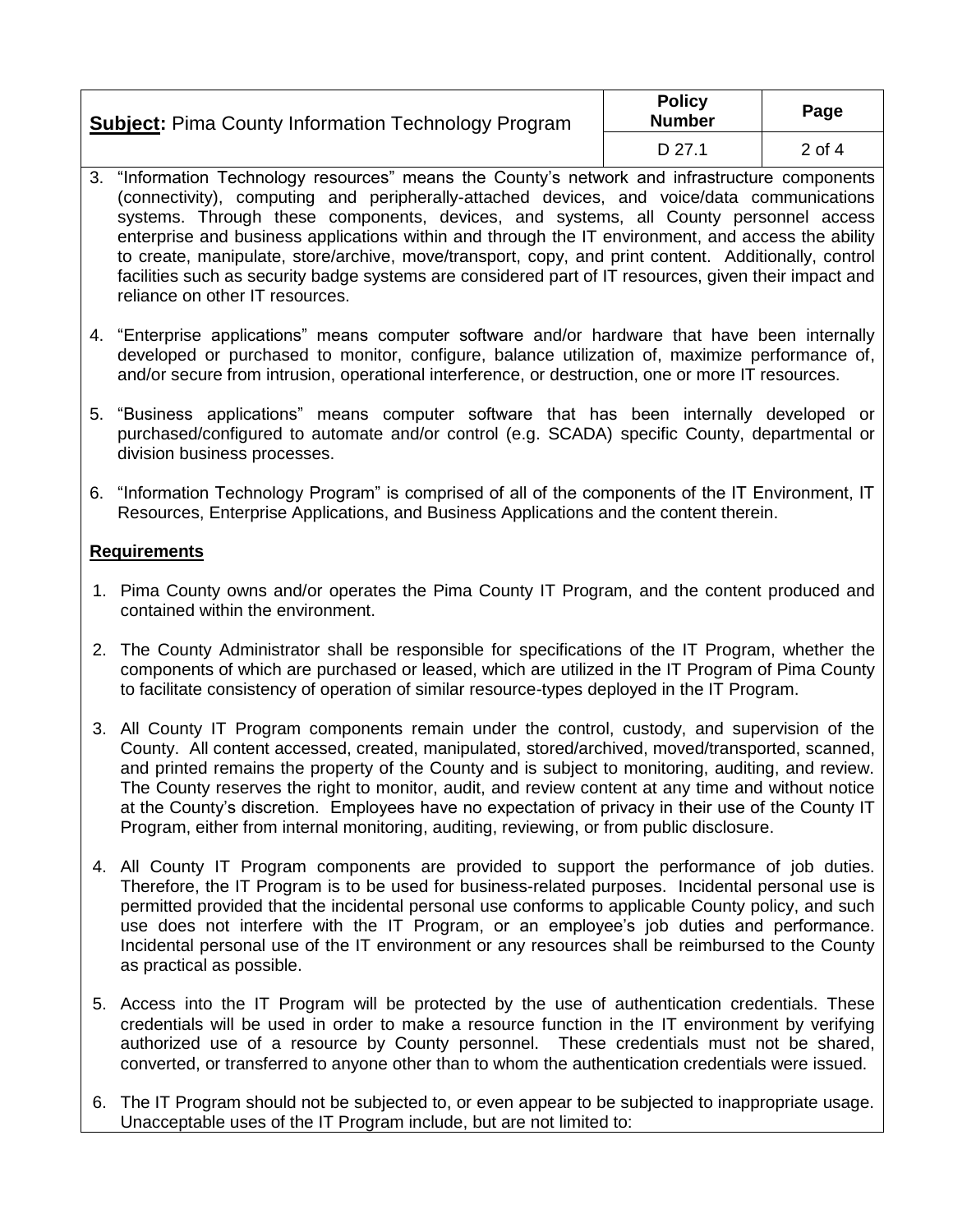| <b>Subject:</b> Pima County Information Technology Program | <b>Policy</b><br><b>Number</b> | Page       |
|------------------------------------------------------------|--------------------------------|------------|
|                                                            | D 27.1                         | $3$ of $4$ |

- a. Use for personal gain, advancement of individual views, or solicitation of non-County business;
- b. Any purpose and/or development of content which violates state or federal law including, but not limited to, violation of intellectual property and/or confidentiality laws;
- c. Using any component of the Information Technology Program for the purpose of producing, distributing, or forwarding content that:
	- i. Attempts to influence the outcome of an elected office, referendum, initiative, or recall (Arizona Revised Statute § 11-410);
	- ii. Is discriminatory, harassing, or disruptive of fellow County employees, volunteers, interns, or contractors including but not limited to content that is sexually explicit, derogatory, abusive, or threatening images, cartoons, jokes, inappropriate or profane language, or other materials;
	- iii. Is objectively offensive, regardless of whether one or more recipients were or were not offended, felt threatened, or otherwise disturbed;
	- iv. Attempts to deceive recipients by providing content that misrepresents, obscures, or conceals the true identity of the sender for malicious purposes;
	- v. Is not of the nature of County-related business which includes but is not limited to chain letters, stories, petitions, warnings, pictures, and/or programs and applets;
- d. Any use of one or more components of the IT Program that could interfere with the proper use of other aspects of the IT Program;
- e. Interference with the security of confidential content in the IT Program including but not restricted to secure data zones and folders, identity and authentication information regarding any person or item within the IT Program;
- f. Any use of one or more components of the IT Program that could cause or lead to a cause of excessive strain on any IT Program component, such as for example mass emailings of nonauthorized content which causes strain on connectivity, computing, and storage resources;
- g. Unauthorized inclusion on non-County owned/leased IT device(s), application(s), or resource(s) into the IT Program regardless of whether any damage(s) were caused to elements of the IT Program;
- h. Unauthorized configuring and/or tampering with one or more components of the IT Program regardless of the security criticality of the resource relative to the IT Program as a whole;
- i. Physical abuse of anything within the IT Program;
- j. Any use that violates County policies, guidelines, or procedures.